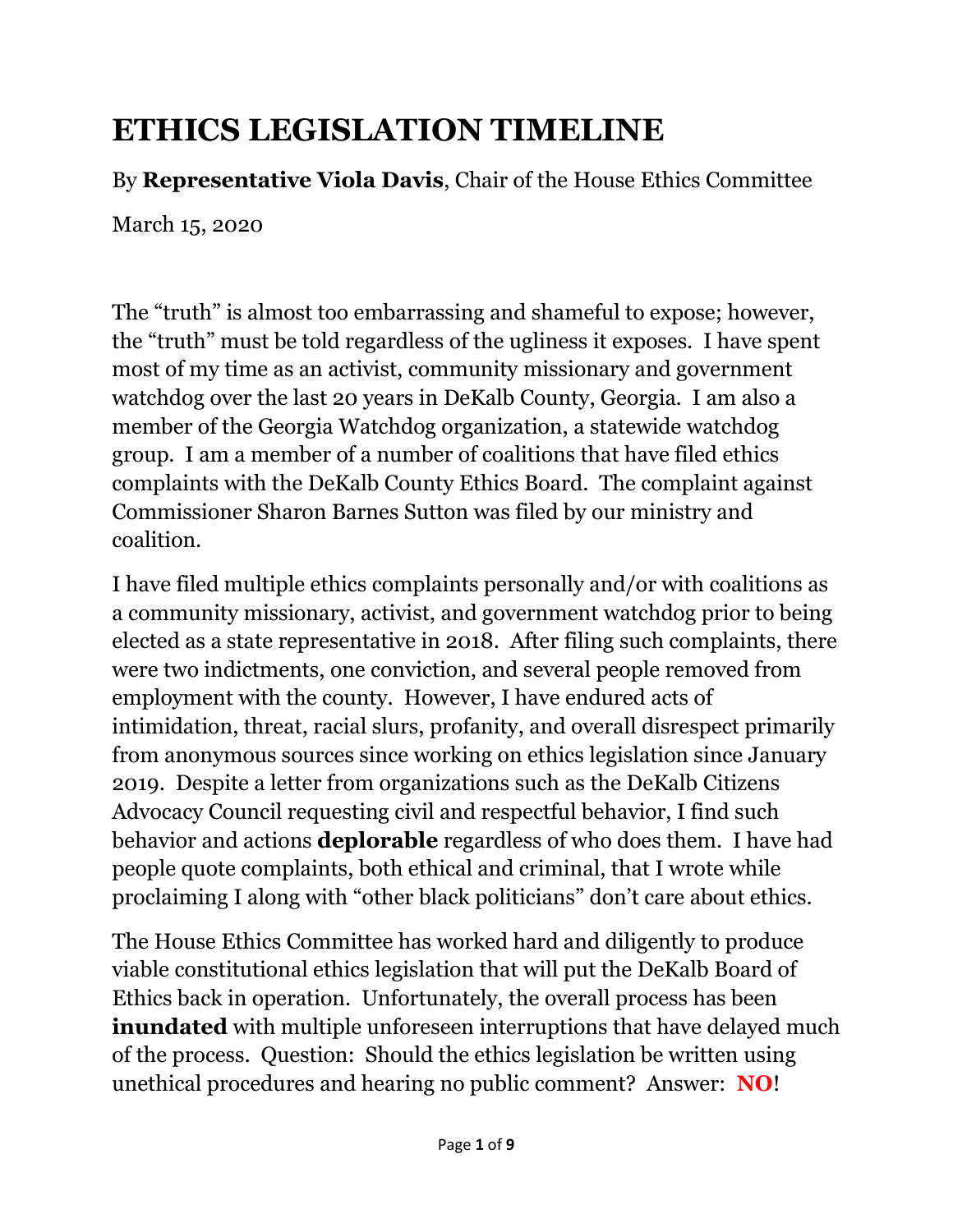We were excited to announce the schedule for the next four meetings of the House Ethics Committee after having a successful organizing meeting on February 24, 2020, at 8 a.m. in Room 514 (CLOB). However, we needed the help of several individuals and departments. We sent several questions concerning the operation of the Ethics office to the DeKalb Board of Ethics to their office. We requested the answers be submitted in writing within 3- 5 business days.

We sent two attachments that were reviewed by our committee during the meeting. The schedule of the upcoming House Ethics Committee meetings were/is as follows:

|  | 1. March 2nd Room 502 in CLOB at 8 am                                    | 2. March 9th Room 502 in CLOB at $8 \text{ am}$ – Cancelled/Appropriation |
|--|--------------------------------------------------------------------------|---------------------------------------------------------------------------|
|  | 3. March 16th Room 502 in CLOB<br>4. March 23th Room 502 in CLOB at 8 am | at 8 am – Special Session                                                 |

We included the DeKalb County Board of Commissioners' Resolution and attached documents. We understood that there were multiple articles published that the Board wanted the appointment process addressed only. However, the attachment had the following multiple changes marked in red to include:

- · Page 3 changes in red
- Page 5 changes in red
	- Page 7 changes in red

The committee voted to call the county attorney to give our committee information on the changes marked in red and to answer questions. We later had Solicitor General Donna Coleman-Stribling, Attorney Dwight Thomas, and Dr. Ed Williams speak to the committee. We also allowed public comment at the end of the meetings.

We submitted the following questions to the Ethics Officer, Stacey Kalberman, to answer in writing which were: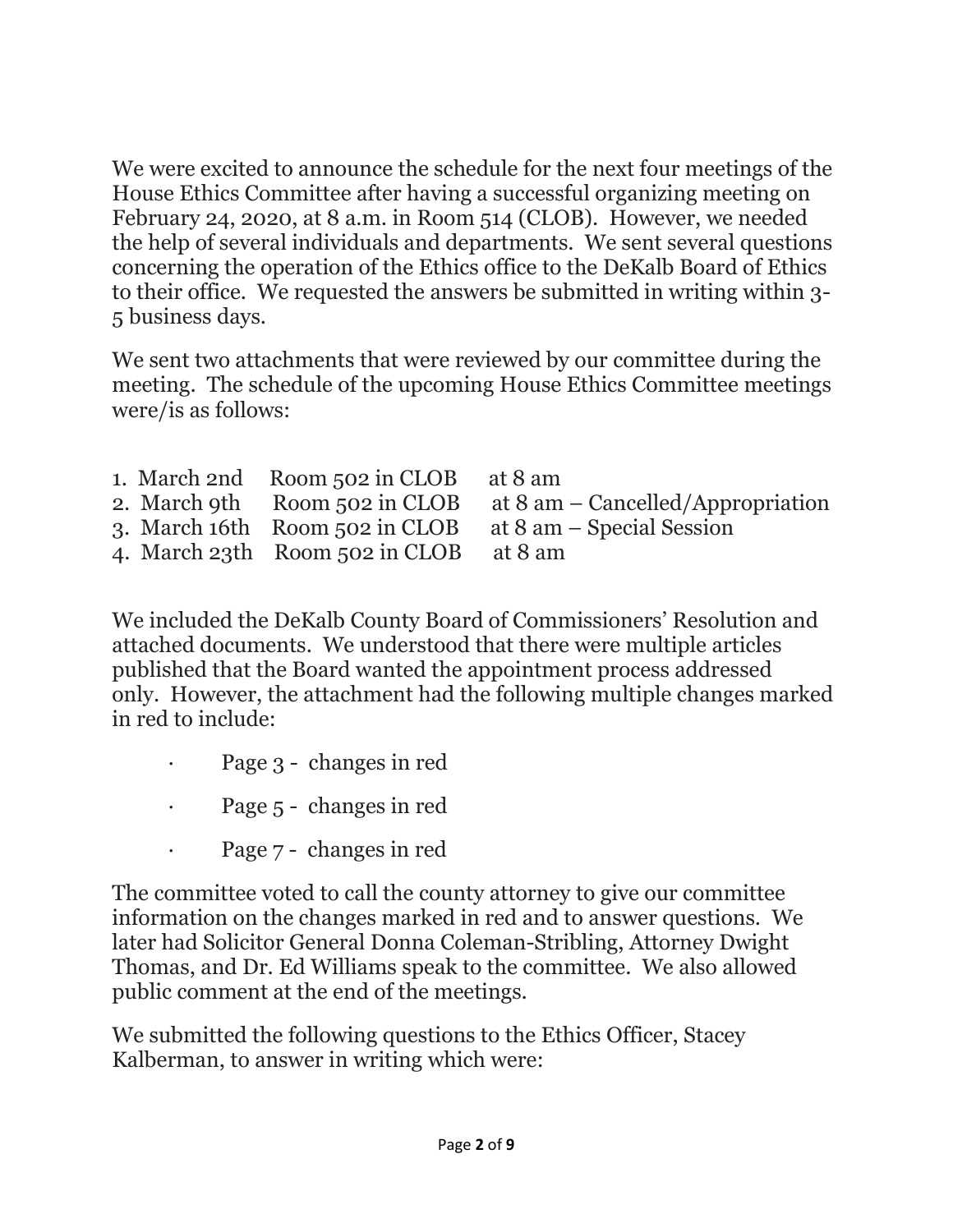1. What are the Standard Operating Procedure (SOP) for how the office is run day-to-day?

- 2. What is the formal process for filing a complaint?
- 3. What is the process for hearing a complaint?
- 4. What/how is the complaint handled and by whom?
- 5. Who makes the final judgment on the merits of the complaint?

6. What is or is there a recusal process if a board member has a conflict of interest?

### **A timeline of events detailing the production of the ethics legislation is:**

1. **December 2019** – Representative Matthew Wilson introduced his 1st Ethics Bill to address the appointment process –

a. [http://metroatlantaceo.com/news/2019/12/rep-wilson](http://metroatlantaceo.com/news/2019/12/rep-wilson-announces-clean-dekalb-ethics-bill/)[announces-clean-dekalb-ethics-bill/;](http://metroatlantaceo.com/news/2019/12/rep-wilson-announces-clean-dekalb-ethics-bill/)

b. [https://www.ajc.com/news/legislative-efforts-change-dekalb](https://www.ajc.com/news/legislative-efforts-change-dekalb-ethics-board-begin-anew/5kzUIe7We0ue6HHfVTLo4O/)[ethics-board-begin-anew/5kzUIe7We0ue6HHfVTLo4O/;](https://www.ajc.com/news/legislative-efforts-change-dekalb-ethics-board-begin-anew/5kzUIe7We0ue6HHfVTLo4O/)

c. [http://thechampionnewspaper.com/news/local/brookhaven](http://thechampionnewspaper.com/news/local/brookhaven-legislator-proposes-clean-fix-to-dekalb-ethics-laws/)[legislator-proposes-clean-fix-to-dekalb-ethics-laws/](http://thechampionnewspaper.com/news/local/brookhaven-legislator-proposes-clean-fix-to-dekalb-ethics-laws/)

2. **December 2019** - DeKalb County"s Board of Commissioners introduced a Resolution on December 17 urging the DeKalb Delegation to adopt the same Ethics Code previously approved by voters with one substantive change to the appointment process.

a. [https://ocgnews.com/dekalb-commissioners-offer-easy-fix](https://ocgnews.com/dekalb-commissioners-offer-easy-fix-stalled-ethics-board/?fbclid=IwAR07eBVpqKjSO5I1tdTTC6JEk9fcr_Xe-vfL0UaSoQ5jU-reyMNcXh2xDzw)[stalled-ethics-board/?fbclid=IwAR07eBVpqKjSO5I1tdTTC6JEk9fcr\\_Xe](https://ocgnews.com/dekalb-commissioners-offer-easy-fix-stalled-ethics-board/?fbclid=IwAR07eBVpqKjSO5I1tdTTC6JEk9fcr_Xe-vfL0UaSoQ5jU-reyMNcXh2xDzw)[vfL0UaSoQ5jU-reyMNcXh2xDzw](https://ocgnews.com/dekalb-commissioners-offer-easy-fix-stalled-ethics-board/?fbclid=IwAR07eBVpqKjSO5I1tdTTC6JEk9fcr_Xe-vfL0UaSoQ5jU-reyMNcXh2xDzw)

b. [https://www.ajc.com/news/local/dekalb-commission-asks-for](https://www.ajc.com/news/local/dekalb-commission-asks-for-quick-fix-ethics-board/FJNqBkyKv3Viq6Z2p6w9AK/)[quick-fix-ethics-board/FJNqBkyKv3Viq6Z2p6w9AK/](https://www.ajc.com/news/local/dekalb-commission-asks-for-quick-fix-ethics-board/FJNqBkyKv3Viq6Z2p6w9AK/)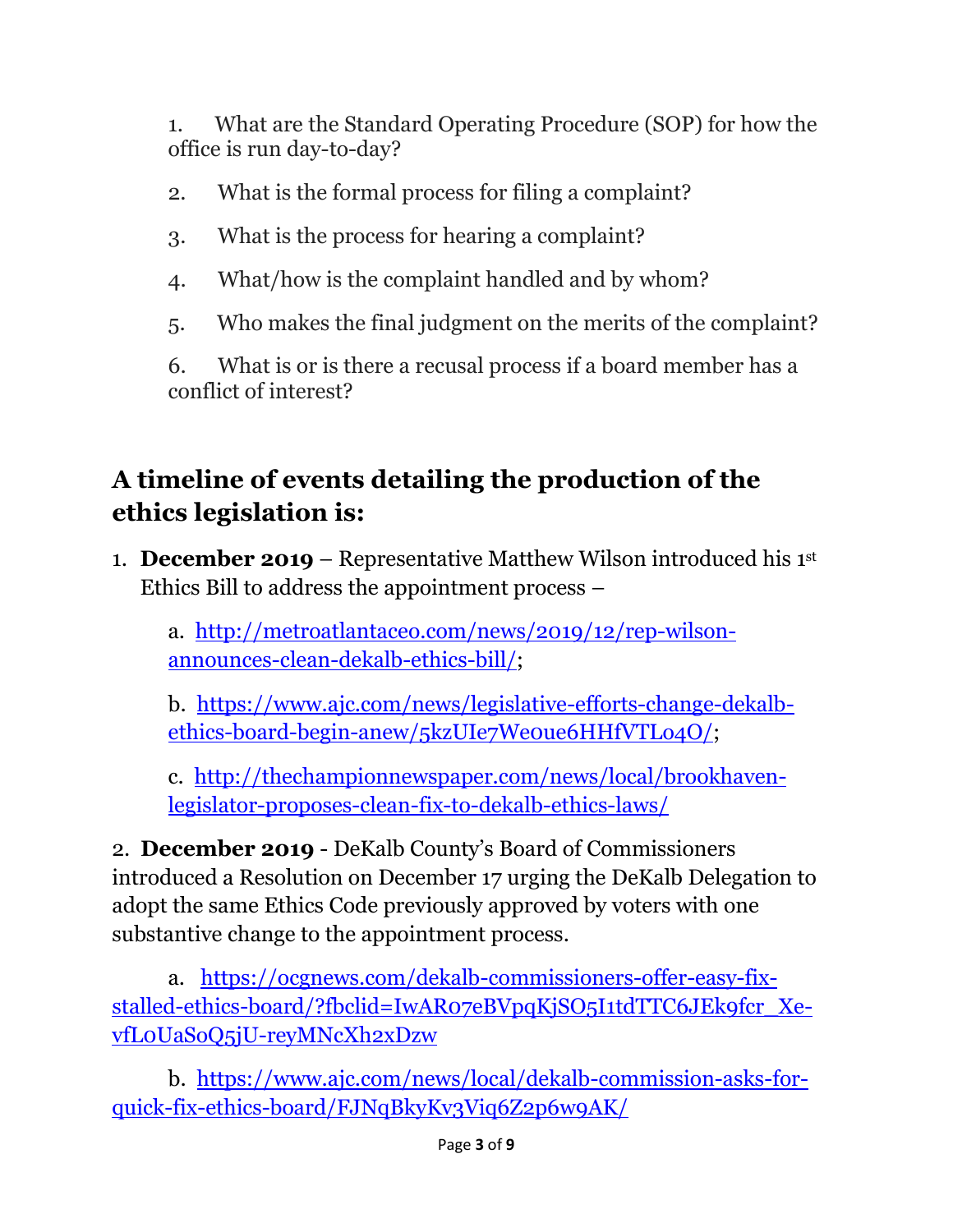c. [http://thechampionnewspaper.com/news/local/simple-fix-to](http://thechampionnewspaper.com/news/local/simple-fix-to-ethics-code-supported-by-dekalb-commission/)[ethics-code-supported-by-dekalb-commission/](http://thechampionnewspaper.com/news/local/simple-fix-to-ethics-code-supported-by-dekalb-commission/)

3. **January 2020** - Representative Matthew Wilson"s 1st Ethics Bill had a verbal legal challenge to the legality of allowing cities to appoint a member to the ethics board when the law would not apply to the cities and many cities do not have ethics legislation and/or ethics in their charter. (**DELAY**)

4. **January 2020** – Representative Matthew Wilson"s Ethics Bill was changed to match the requests made by the DeKalb County Board of Commissioners Resolution. However, the Resolution included an attachment with 3 pages of changes to the ethics bill marked in red. The simple fix was far from being "one" simple fix or a "clean" fix. This caused the need to follow up with the county attorney. (**DELAY**)

#### 5. **January 21st – January 23rd, 2020** - Joint Budget Hearings/Appropriations (**DELAY)**

6. **January 29, 2020** - DeKalb House Delegation had a meeting to establish the joint Senate/House Ethics Task Force. The meeting was highly controversial due to much media presence and a threat to circumvent the process to move the legislation forward. House Chair Karla Drenner stated, "If this was my other job, and my subordinate or my boss did not come and talk to me beforehand and then in a public setting took me off guard, I would be a little disappointed." Due to a conflict in the meaning of the bylaws with bypassing the process and acquiring signatures, Delegation Chair Karla Drenner was forced to seek the opinion of Legislative Counsel. (**DELAY**)

a. [https://www.ajc.com/news/local/dekalb-ethics-talks-off-bumpy](https://www.ajc.com/news/local/dekalb-ethics-talks-off-bumpy-start-under-gold-dome/YMgLN6p8VeLwVkh5rNeNHJ/)[start-under-gold-dome/YMgLN6p8VeLwVkh5rNeNHJ/](https://www.ajc.com/news/local/dekalb-ethics-talks-off-bumpy-start-under-gold-dome/YMgLN6p8VeLwVkh5rNeNHJ/)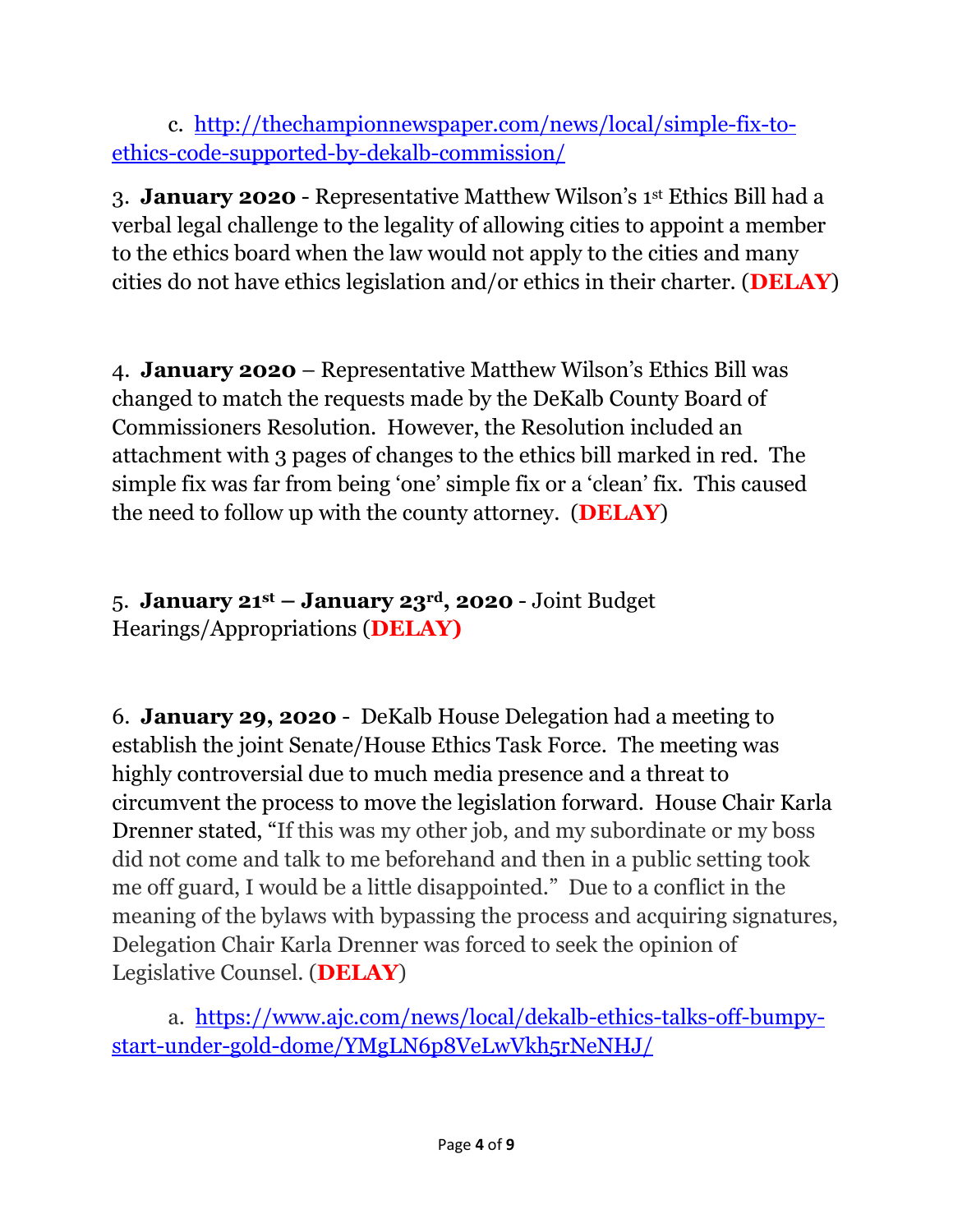b. [http://thechampionnewspaper.com/news/local/georgia](http://thechampionnewspaper.com/news/local/georgia-legislators-to-create-task-force-for-new-dekalb-county-ethics-laws/)[legislators-to-create-task-force-for-new-dekalb-county-ethics-laws/](http://thechampionnewspaper.com/news/local/georgia-legislators-to-create-task-force-for-new-dekalb-county-ethics-laws/)

7. **February 5th – February 13th, 2020** - The Session was put on hold to focus once again on the budget. The Georgia Legislators voted to postpone full meetings in the House and Senate Chambers until February 18th. It was the first such extended break in the General Assembly"s calendar. (**DELAY**)

a. [https://www.wabe.org/georgia-state-house-pushes-back-on](https://www.wabe.org/georgia-state-house-pushes-back-on-many-of-kemps-proposed-budget-cuts-in-amended-2020-budget/)[many-of-kemps-proposed-budget-cuts-in-amended-2020-budget/](https://www.wabe.org/georgia-state-house-pushes-back-on-many-of-kemps-proposed-budget-cuts-in-amended-2020-budget/)

b. [https://www.ajc.com/news/state--regional-govt--politics/georgia](https://www.ajc.com/news/state--regional-govt--politics/georgia-house-backs-budget-sans-many-gov-kemp-proposed-spending-cuts/eLHklu38tHTgaH2iknbTOO/)[house-backs-budget-sans-many-gov-kemp-proposed-spending](https://www.ajc.com/news/state--regional-govt--politics/georgia-house-backs-budget-sans-many-gov-kemp-proposed-spending-cuts/eLHklu38tHTgaH2iknbTOO/)[cuts/eLHklu38tHTgaH2iknbTOO/](https://www.ajc.com/news/state--regional-govt--politics/georgia-house-backs-budget-sans-many-gov-kemp-proposed-spending-cuts/eLHklu38tHTgaH2iknbTOO/)

c. [https://www.usnews.com/news/best](https://www.usnews.com/news/best-states/georgia/articles/2020-02-05/georgia-lawmakers-take-break-to-try-to-ease-budget-worries)[states/georgia/articles/2020-02-05/georgia-lawmakers-take-break-to-try](https://www.usnews.com/news/best-states/georgia/articles/2020-02-05/georgia-lawmakers-take-break-to-try-to-ease-budget-worries)[to-ease-budget-worries](https://www.usnews.com/news/best-states/georgia/articles/2020-02-05/georgia-lawmakers-take-break-to-try-to-ease-budget-worries)

8. **February 18, 2020** – The House Delegation held a Town Hall Meeting at the Porter Sanford Arts Center. A question was asked regarding the status of the ethics legislation. However, the delay was due to the Delegation Chair waiting for Legislative Counsel to make a response to an interpretation of the Delegation"s rules. (**DELAY**)

9. **February 19, 2020** – House Delegation Chair Karla Drenner changed the Joint Ethics Task Force to the House Ethics Committee. The Chair appointed Rep. Viola Davis Chair of the House Ethics Committee and placed Rep. Nguyen, Rep. Shannon, and Rep. Wilson on the committee. The local ethics legislation was not affected by the March 12th Crossover.

a. [https://www.ajc.com/news/local/tempers-flare-during-dekalb](https://www.ajc.com/news/local/tempers-flare-during-dekalb-delegation-latest-ethics-discussion/IAl9w18kyN2Uiqi3lK8uTN/?fbclid=IwAR0opFFxGpTOnvWugB8yjdArnhoDu3R_3eZ9-0cMT-PQ2W2A1tcFNtjwuBc)[delegation-latest-ethics-](https://www.ajc.com/news/local/tempers-flare-during-dekalb-delegation-latest-ethics-discussion/IAl9w18kyN2Uiqi3lK8uTN/?fbclid=IwAR0opFFxGpTOnvWugB8yjdArnhoDu3R_3eZ9-0cMT-PQ2W2A1tcFNtjwuBc)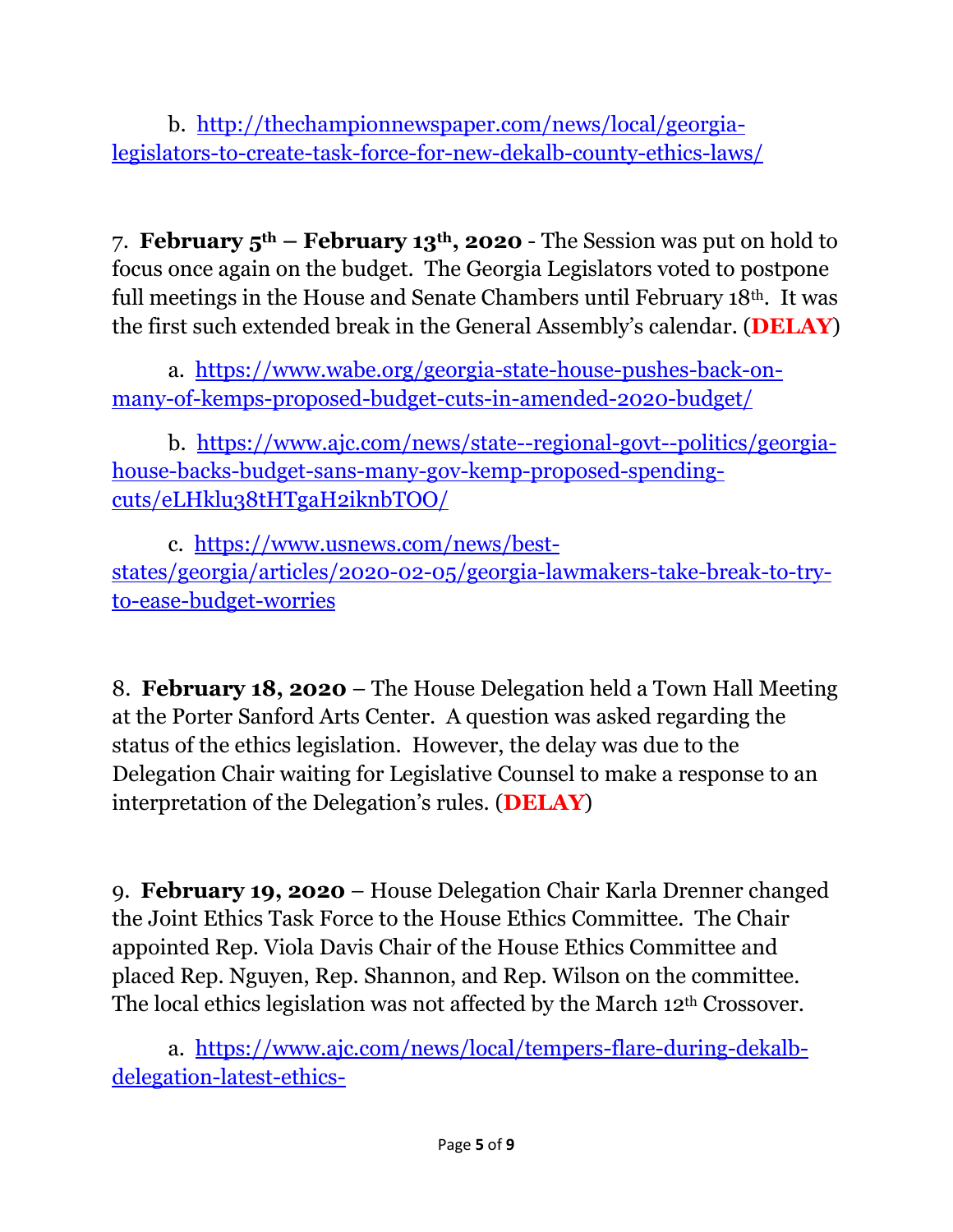[discussion/IAl9w18kyN2Uiqi3lK8uTN/?fbclid=IwAR0opFFxGpTOnvWug](https://www.ajc.com/news/local/tempers-flare-during-dekalb-delegation-latest-ethics-discussion/IAl9w18kyN2Uiqi3lK8uTN/?fbclid=IwAR0opFFxGpTOnvWugB8yjdArnhoDu3R_3eZ9-0cMT-PQ2W2A1tcFNtjwuBc) [B8yjdArnhoDu3R\\_3eZ9-0cMT-PQ2W2A1tcFNtjwuBc](https://www.ajc.com/news/local/tempers-flare-during-dekalb-delegation-latest-ethics-discussion/IAl9w18kyN2Uiqi3lK8uTN/?fbclid=IwAR0opFFxGpTOnvWugB8yjdArnhoDu3R_3eZ9-0cMT-PQ2W2A1tcFNtjwuBc)

10. **February 24, 2020** - Meeting of the House Ethics Committee in room 514 of the CLOB. We reviewed the initial and 2nd version of the ethics legislation submitted by Representative Matthew Wilson. This was an organizing committee meeting that went smoothly, ending within 30 minutes of the meeting being called to order by Chair of the House Ethics Committee, Representative Viola Davis. There was public comment at the end of the meeting.

11. **February 28, 2020** - Email, letter, and attachments were sent to CEO Michael Thurmond and the DeKalb County Board of Commissioners. The Committee strived to give elected officials an opportunity to voice their opinions, concerns, and suggestions on the ethics legislation.

12. **March 2nd, 2020** - The House Ethics Committee meeting was called to order at 0800 in room 502 of the CLOB. The Committee scheduled a meeting for later in the week to be held after 1 p.m. due to an individual's complaint of being unable to attend at 8 a.m. Representative Vernon Jones spoke to the Committee. There was public comment at the end of the meeting.

13. **March 3, 2020** - Email, letter and attachments were sent to DeKalb Solicitor-General Donna Coleman-Stribling. We also invited Attorney Dwight Thomas and Dr. Ed Williams to speak to the Committee on March 4, 2020 in room 406 in the CLOB.

14. **March 4, 2020** - DeKalb Solicitor-General Donna Coleman-Stribling, Attorney Dwight Thomas and Dr. Ed Williams spoke to the House Ethics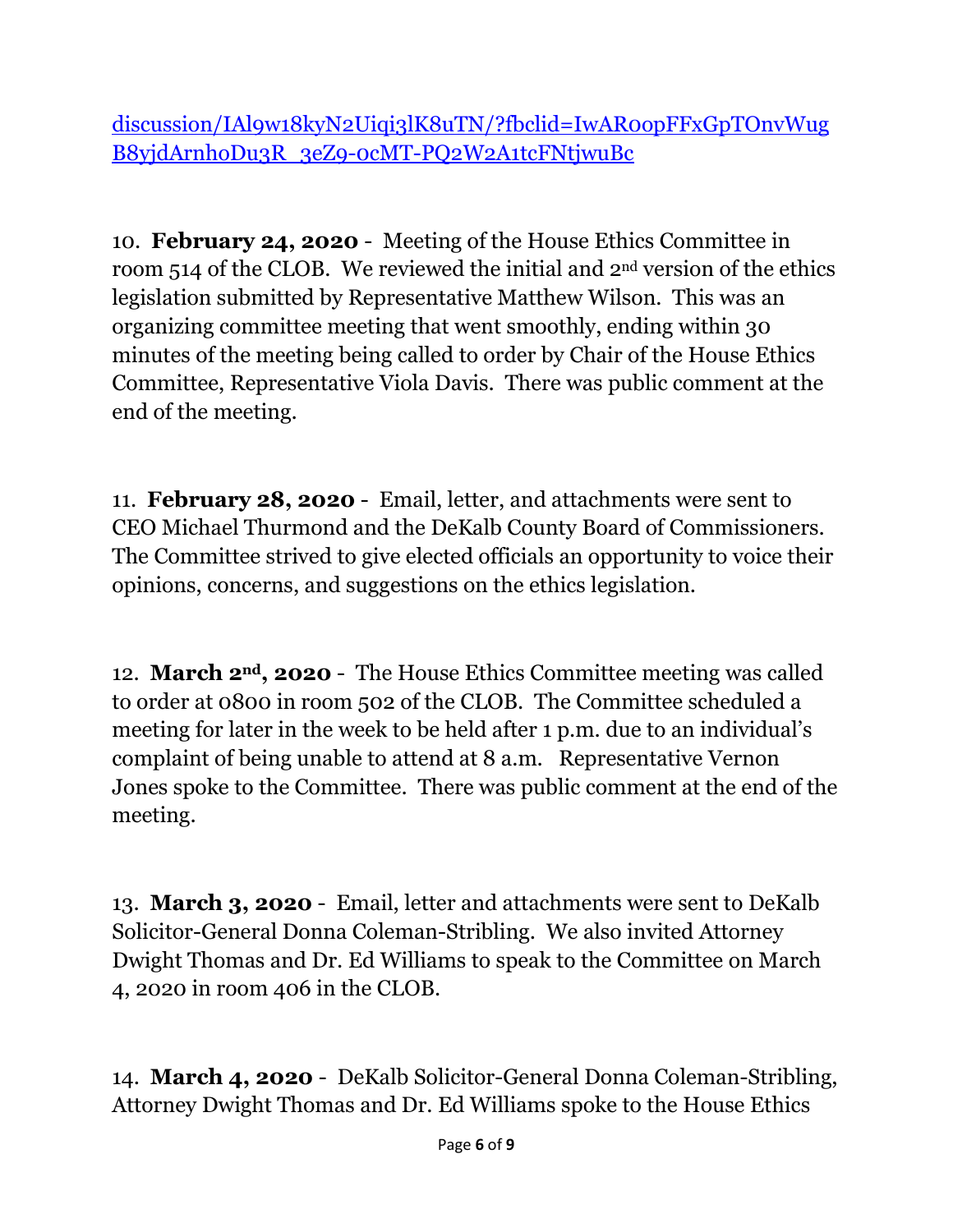Committee. There were people who attended the meetings that were allowed to ask questions, as well as elected officials. There was public comment at the end of the meeting.

#### **CROSSOVER DAY:**

**March 12, 2020** – Georgia Gov. Brian Kemp declared a public health emergency and called for a special legislative session to help marshal the state"s response to a coronavirus outbreak that has sickened dozens of residents and resulted in the death of one person. (**DELAY**)

[https://www.ajc.com/news/breaking-news/georgia-declare-public-health](https://www.ajc.com/news/breaking-news/georgia-declare-public-health-emergency-amid-coronavirus-outbreak/SqEkO2vO6l3Lo9RIrsgrRL/)[emergency-amid-coronavirus-outbreak/SqEkO2vO6l3Lo9RIrsgrRL/](https://www.ajc.com/news/breaking-news/georgia-declare-public-health-emergency-amid-coronavirus-outbreak/SqEkO2vO6l3Lo9RIrsgrRL/)

The People's House was suspended indefinitely on 3/12/2020. However, on 3/13/2020, the Governor declared a state of emergency in Georgia, so we are being asked to reconvene on Monday, March 16, 2020 [CLICK](https://electdonnamcleod.us13.list-manage.com/track/click?u=2af0dfff22464e522d34feff7&id=39b1619102&e=8c34c4b38b)  [HERE.](https://electdonnamcleod.us13.list-manage.com/track/click?u=2af0dfff22464e522d34feff7&id=39b1619102&e=8c34c4b38b) (**DELAY**)

- a. [http://www.house.ga.gov/mediaServices/Documents/Session\\_Su](http://www.house.ga.gov/mediaServices/Documents/Session_Suspension_Signed_Joint_Letter_3.13.2020.pdf) spension Signed Joint Letter 3.13.2020.pdf
- b. [https://www.11alive.com/article/news/health/coronavirus/corona](https://www.11alive.com/article/news/health/coronavirus/coronavirus-georgia-atlanta-live-updates/85-1f521b87-dcf4-4607-8a11-e2e14fb064ad) [virus-georgia-atlanta-live-updates/85-1f521b87-dcf4-4607-8a11](https://www.11alive.com/article/news/health/coronavirus/coronavirus-georgia-atlanta-live-updates/85-1f521b87-dcf4-4607-8a11-e2e14fb064ad) [e2e14fb064ad](https://www.11alive.com/article/news/health/coronavirus/coronavirus-georgia-atlanta-live-updates/85-1f521b87-dcf4-4607-8a11-e2e14fb064ad)
- c. [https://www.ajc.com/news/state--regional-govt--politics/georgia](https://www.ajc.com/news/state--regional-govt--politics/georgia-leaders-reevaluating-legislative-session-amid-coronavirus/ADuMnJWxEfYvl9YDvFxfTN/)[leaders-reevaluating-legislative-session-amid](https://www.ajc.com/news/state--regional-govt--politics/georgia-leaders-reevaluating-legislative-session-amid-coronavirus/ADuMnJWxEfYvl9YDvFxfTN/)[coronavirus/ADuMnJWxEfYvl9YDvFxfTN/](https://www.ajc.com/news/state--regional-govt--politics/georgia-leaders-reevaluating-legislative-session-amid-coronavirus/ADuMnJWxEfYvl9YDvFxfTN/)
- d. [https://www.fox5atlanta.com/news/georgia-general-assembly-to](https://www.fox5atlanta.com/news/georgia-general-assembly-to-suspend-2020-legislative-session-amid-coronavirus-concerns)[suspend-2020-legislative-session-amid-coronavirus-concerns](https://www.fox5atlanta.com/news/georgia-general-assembly-to-suspend-2020-legislative-session-amid-coronavirus-concerns)

Representative Viola Davis obtained the digital version of the local ad of her ethics legislation and emailed the document to the House Delegation. Rep. Davis" bill was read for the second time during a break once the rules were suspended and a quorum verified. There was an attempt to have a Committee meeting in the ante room during a break on Crossover Day. However, the motion was voted down due to a scheduled meeting for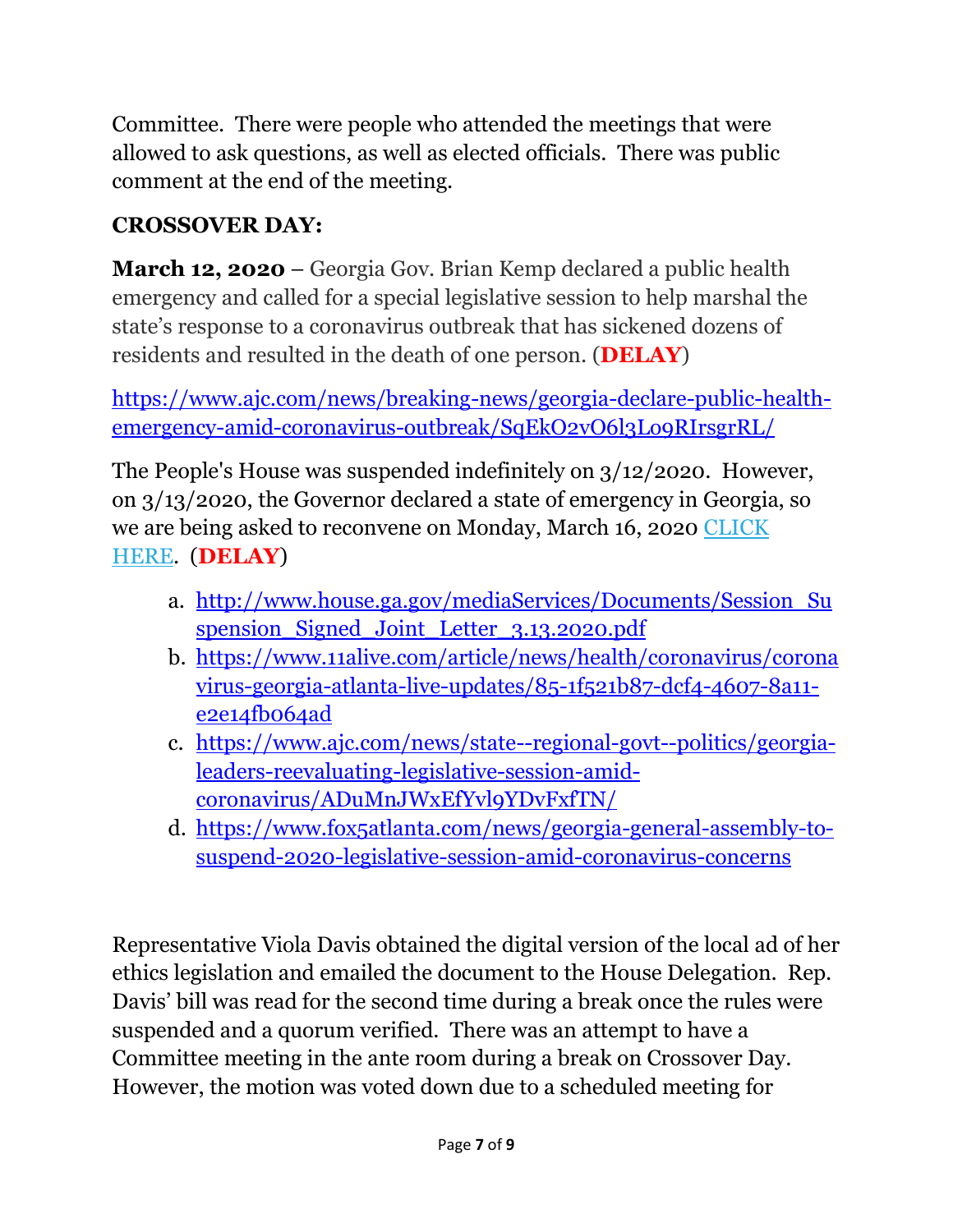March 16<sup>th</sup> to vote on the three ethics bills. Later in the day, the Speaker informed the legislators that the session would be suspended once again due to the Coronavirus Outbreak. (**DELAY**)

## **Ethics Legislation - Issues to be Addressed:**

- A. **The appointment process** Representative Matthew Wilson"s bill focused on the appointment process. He agreed to change the 1st draft of his ethics bill to match the request of the DeKalb County Board of Commissioners.
- B. **Recusal due to Conflict of Interest** Representative Vernon Jones has a long history of bringing attention to the lack of a recusal process due to a conflict of interest within the ethics legislation. Representative Viola Davis has added a recusal process to the ethics legislation in her bill to correct this long held concern.
- C. **Alternates to Fill Vacancies due to Recusal** Representative Vernon Jones and Representative Renitta Shannon have advocated for alternates to ensure a quorum on the Board of Ethics when there is a need for a member to recuse themselves due to conflict of interest. Representative Viola Davis added this provision to her bill to help ensure a quorum is maintained on the Board of Ethics.
- D. **Gifts Removed from Ethics Legislation** Representative Viola Davis has advocated for the removal of gifts from the ethics legislation due to the multiple claims and allegation of alleged procurement crimes, wrongdoing, malfeasance, and acts of corruption.
- E. **Ethics Legislation to Apply to Cities and the County**  There was a request to write an ethics law that will apply to cities as well as the county. The initial research revealed that a majority of the ethics laws throughout Metro Atlanta have written ethics ordinances using Home Rule. A list was provided to the House Ethics Committee and placed online for the general public to review. Representative Viola Davis has written a Resolution to encourage cities and the County of DeKalb to write an ethics ordinance to address any further issues